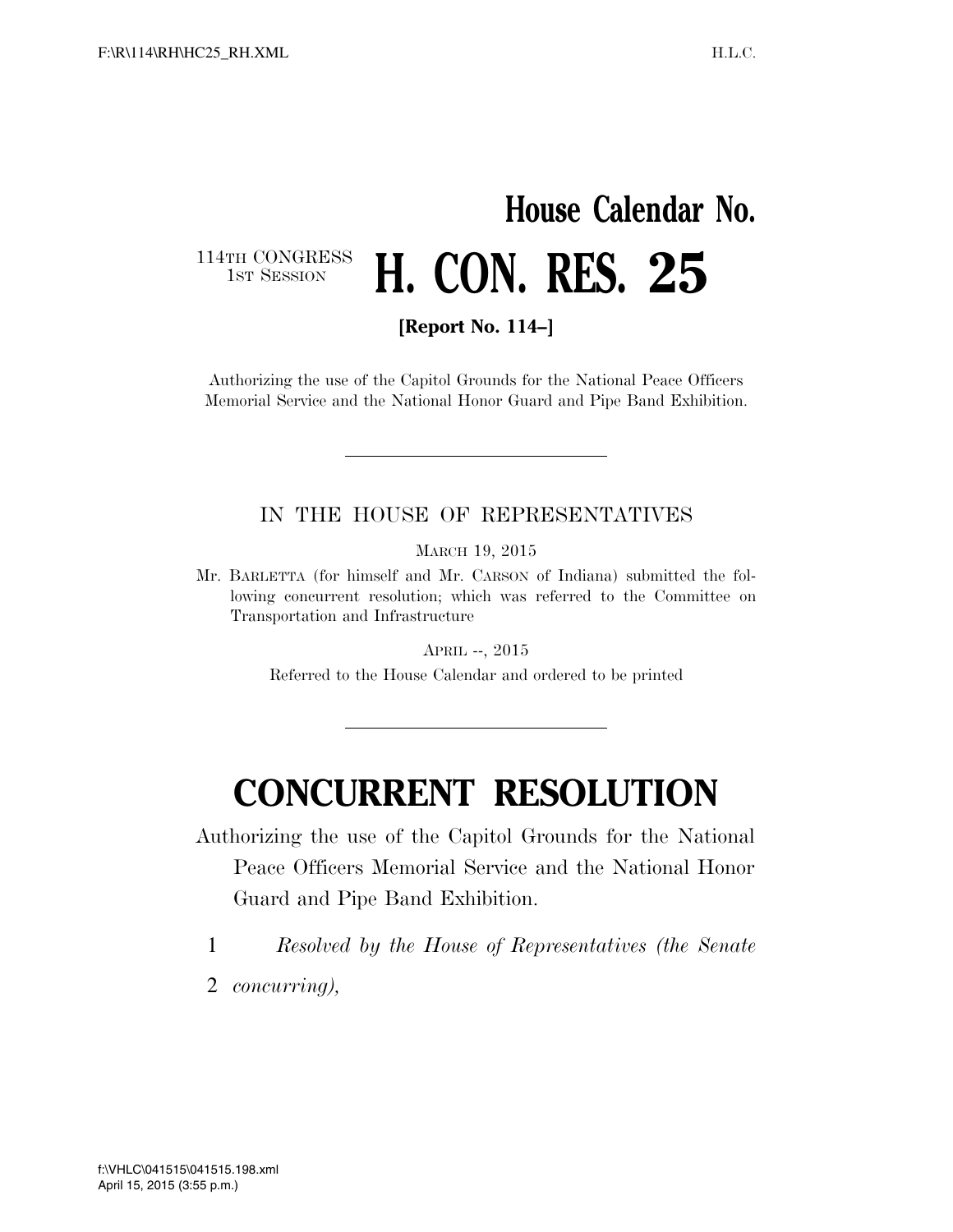## **SECTION 1. USE OF THE CAPITOL GROUNDS FOR NA- TIONAL PEACE OFFICERS MEMORIAL SERV-ICE.**

 (a) IN GENERAL.—The Grand Lodge of the Fra- ternal Order of Police and its auxiliary shall be permitted to sponsor a public event, the 34th Annual National Peace Officers Memorial Service (in this resolution referred to as the ''Memorial Service''), on the Capitol Grounds, in order to honor the law enforcement officers who died in the line of duty during 2014.

 (b) DATE OF MEMORIAL SERVICE.—The Memorial Service shall be held on May 15, 2015, or on such other date as the Speaker of the House of Representatives and the Committee on Rules and Administration of the Senate jointly designate, with preparation for the event to begin on May 12, 2015.

### **SEC. 2. USE OF THE CAPITOL GROUNDS FOR NATIONAL HONOR GUARD AND PIPE BAND EXHIBITION.**

 (a) IN GENERAL.—The Grand Lodge of the Fra- ternal Order of Police and its auxiliary shall be permitted to sponsor a public event, the National Honor Guard and Pipe Band Exhibition (in this resolution referred to as the ''Exhibition''), on the Capitol Grounds, in order to allow law enforcement representatives to exhibit their ability to demonstrate Honor Guard programs and provide for a bag pipe exhibition.

April 15, 2015 (3:55 p.m.) f:\VHLC\041515\041515.198.xml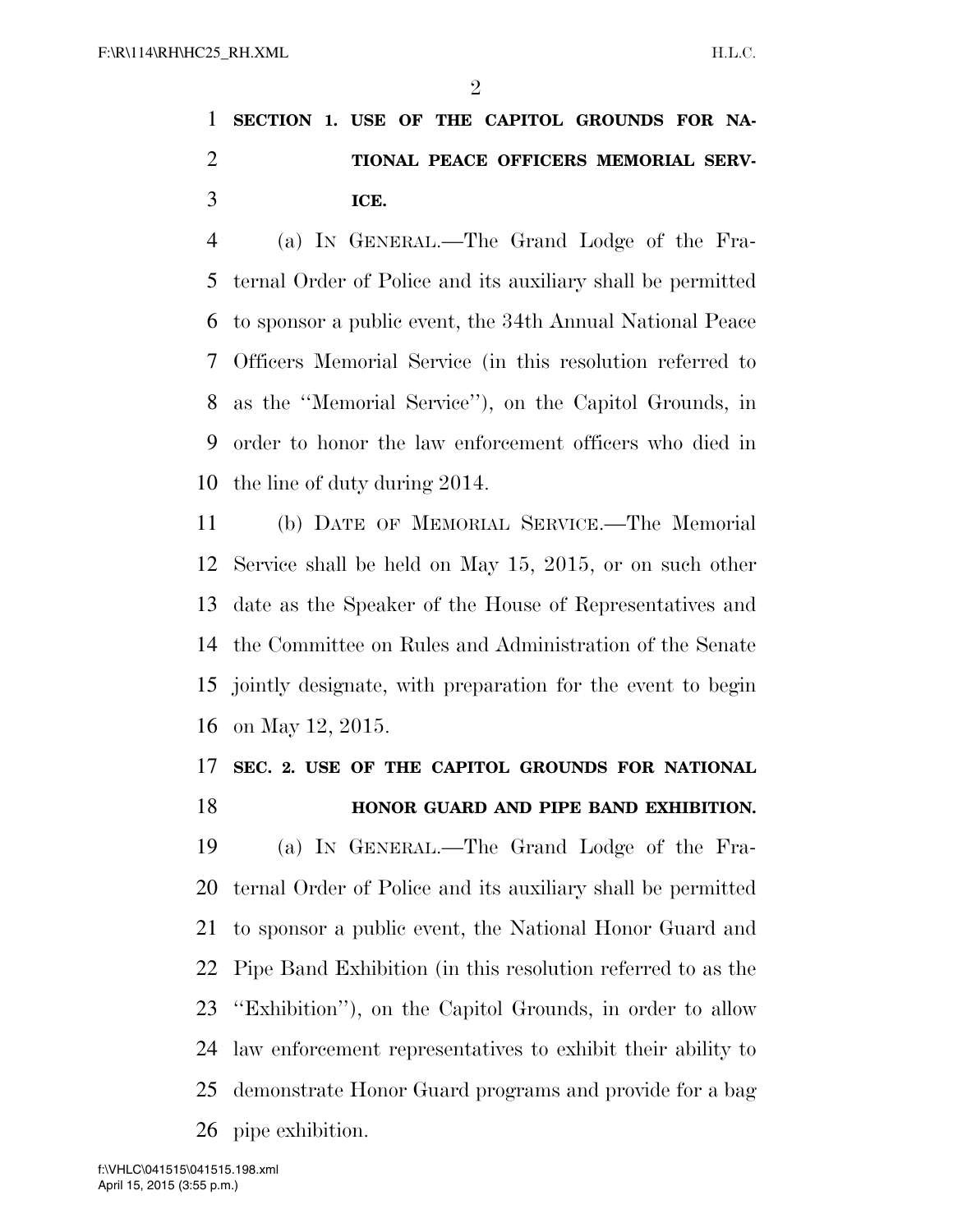(b) DATE OF EXHIBITION.—The exhibition shall be held on May 14, 2015, or on such other date as the Speak- er of the House of Representatives and the Committee on Rules and Administration of the Senate jointly designate.

**SEC. 3. TERMS AND CONDITIONS.** 

 (a) IN GENERAL.—Under conditions to be prescribed by the Architect of the Capitol and the Capitol Police Board, the event shall be—

- (1) free of admission charge and open to the public; and
- (2) arranged not to interfere with the needs of Congress.

 (b) EXPENSES AND LIABILITIES.—The sponsors of the Memorial Service and Exhibition shall assume full re- sponsibility for all expenses and liabilities incident to all activities associated with the events.

### **SEC. 4. EVENT PREPARATIONS.**

 Subject to the approval of the Architect of the Cap- itol, the sponsors referred to in section 3(b) are authorized to erect upon the Capitol Grounds such stage, sound am- plification devices, and other related structures and equip- ment, as may be required for the Memorial Service and Exhibition.